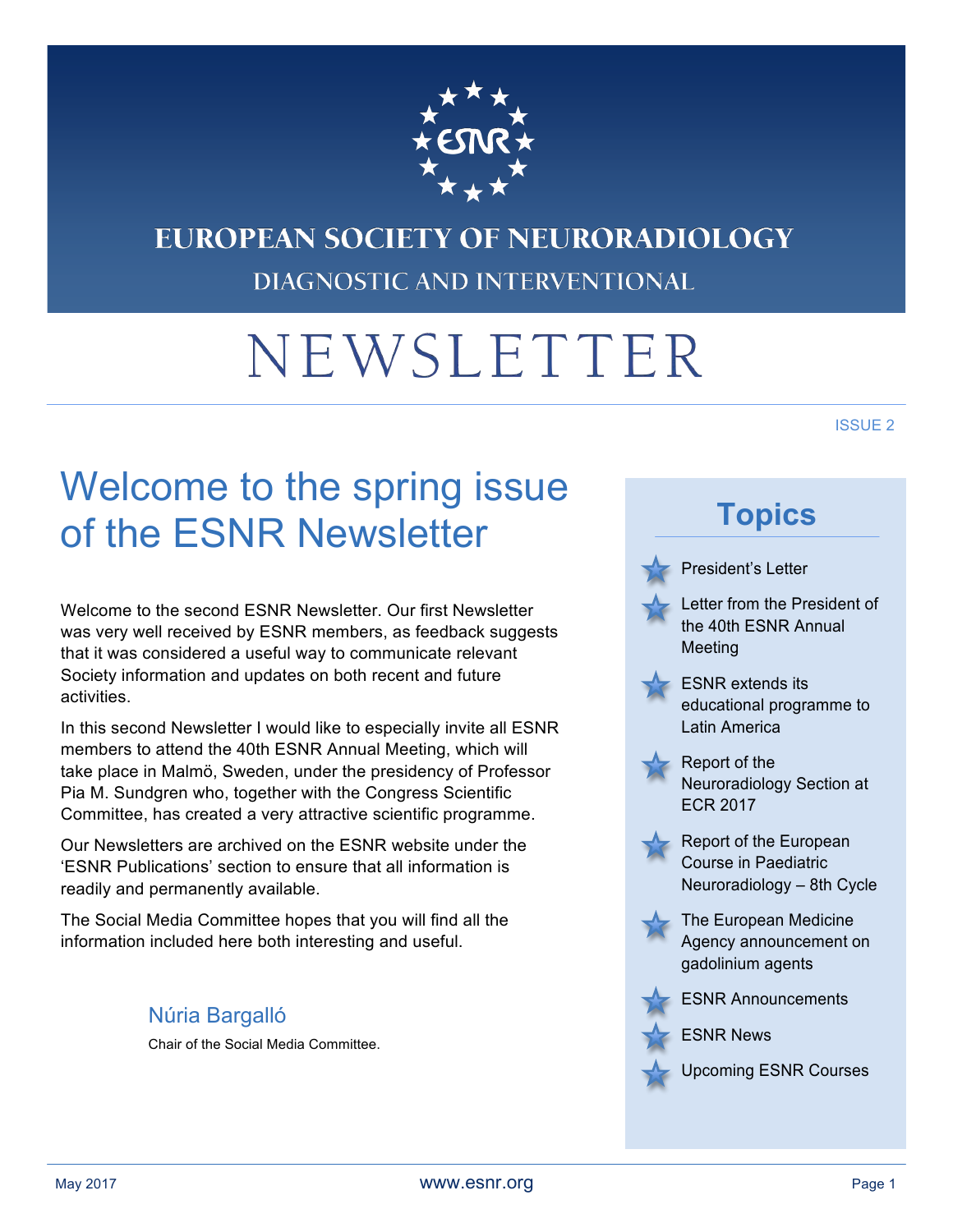



Dr Alex Rovira Cañellas

## President's Letter

ESNR is working hard in many areas and making good progress with many different projects. In some cases, these are long-running initiatives that are the best of their kind in the world, such as our outstanding educational programme, which is included in the European School of Neuroradiology (ESoNR).

The European Course of Neuroradiology (ECNR), the most well-known and successful activity included in this programme, is now under the direction of Prof. Majda M. Thurnher and Prof. Johan Van Goethem who will together organize the 2nd module of its 14th cycle, with the topic 'CNS Tumours' in Antwerp, Belgium, from 7–11 May 2017.

Other courses included in Level III of the ESoNR have also been organized for 2017. These advanced courses included the second module of the 8th cycle of the European Course of Paediatric Neuroradiology in Genoa, Italy, under the direction of Prof. Andrea Rossi between 21–25 January 2017, and the 3rd Module (Aneurysm) of the 6th Cycle in Endovascular Interventional Neuroradiology in Hamburg, Germany, between 27 February and 1 March under the direction of Prof. Jens Fiehler and Prof. Jan-Hendrik Buhk. In the coming months the 8th Diagnostic and Interventional Spine Course will take place in Catania, Italy, between 28 June and 1 July, under the direction of Prof. Luigi Manfrè and Prof. Mario Muto, and finally the First Advanced Courses in Diagnostic Neuroradiology on Brain Tumour Imaging will take place in Milan, Italy, between 8–10 November under the direction of Prof. Andrea Fallini.

ESNR has also extended its educational programme to Latin America, and successfully organized the 1st module of the 1st Cycle (Anatomy and Embryology) of the LATAM-ECNR in São Paolo from 8–11 February 2017 with the collaboration of the Paulista Society of Radiology and and the Brazilian Society of Neuroradiology.

ESNR also signed an agreement with the Colombian Association of Radiology for organizing two cycles of the Latin-American European Course of Paediatric Neuroradiology in Colombia, and another with the American Society of Neuroradiology, to organize a joint session at the Annual Congresses of both Societies for the next five years. This joint session started this year at the ASNR 55th Annual Meeting which took place at Long Beach, California, from 22–27 April, and will be repeated at the 40th ESNR Annual Meeting in Malmö, Sweden, which will take place between 13–17 September 2017. These agreements are in line with ESNR's mission to be actively involved in co-ordinating initiatives in education and research, and to promote liaison with other related organizations on a worldwide scale.

Finally, this year ESNR is offering for the first time a 12-month Research Fellowship in Diagnostic Neuroradiology with a stipend of 25.000 $\epsilon$ , to ESNR junior or full members up to the age of 40 years. This fellowship programme has been created in addition to the existing Exchange Programme for Neuroradiology Fellowships organized in partnership with the European School of Radiology (ESoR).

*'These agreements are in line with ESNR's mission to be actively involved in co-ordinating initiatives in education and research, and to promote liaison with other related organizations on a worldwide scale.'*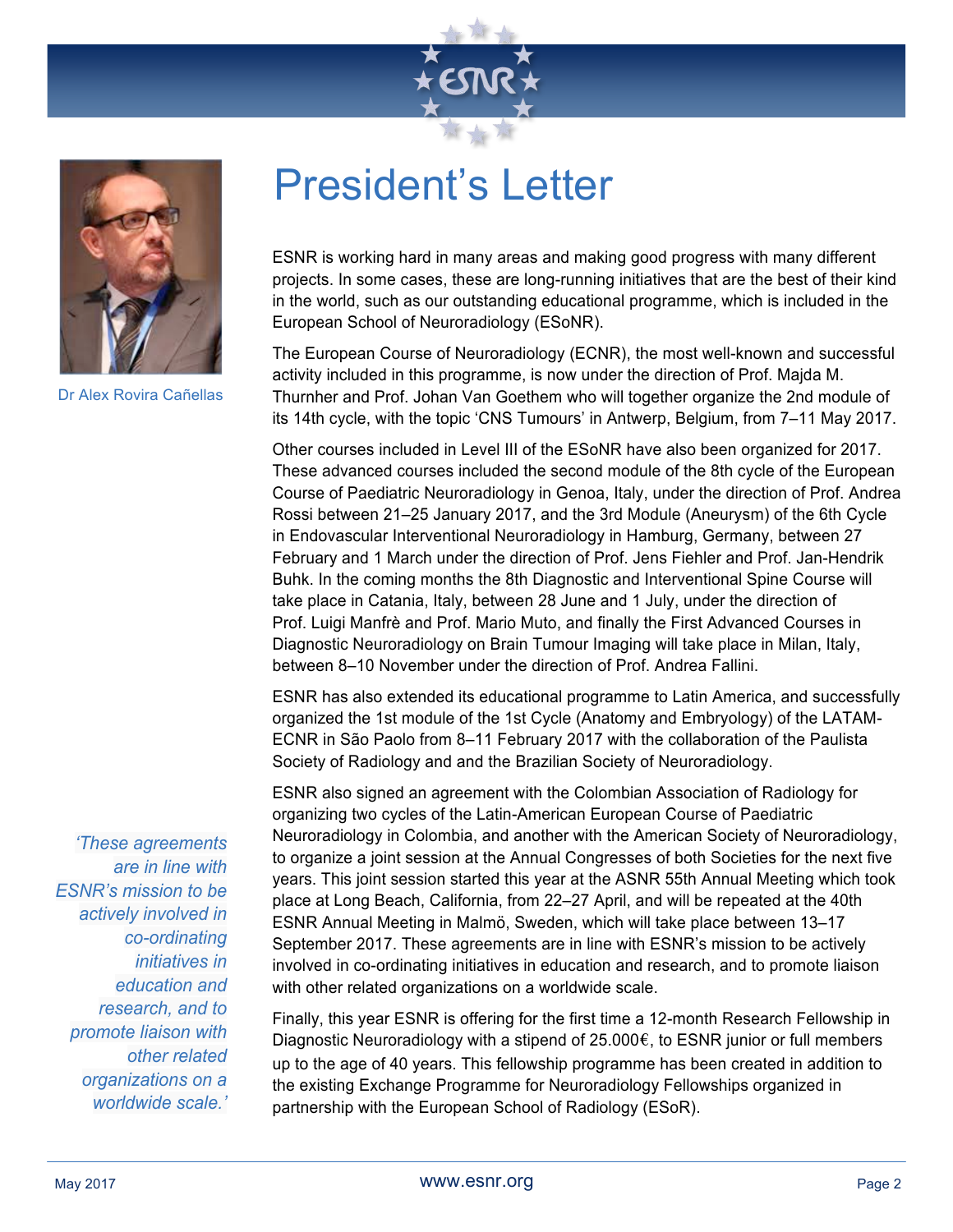

This programme offers five grants for three months of intense sub-specialisation training in Neuroradiology to recently board-certified radiologists, who are members of ESR and ESNR.

The most important activity of ESNR is the Annual Congress that will take place in Malmö, Sweden, from 13–17 September 2017, under the Presidency of Prof. Pia M. Sundgren. The Scientific Committee has developed an interesting educational and scientific programme, with strong focus on new advances in Neuroradiology.

ESNR has been working on the development of the 'Training Charter on Interventional Neuroradiology' in close collaboration with the UEMS Division of Neuroradiology, now under the presidency of Prof. Marek Sasiadek. A version of this 'Training Charter' has been recently approved by the ESNR Executive Committee and submitted to the UEMS Division of Neuroradiology. Also, a document on 'Standards of Practice in Interventional Neuroradiology' was approved by the ESNR/ESMINT/UEMS working group, and will be published in 'Neuroradiology'. This consensus document is an important achievement, and its main purpose is to provide optimal conditions for the safe practice of Interventional Neuroradiology in Europe.

I cannot finish this Presidential Address without expressing my sorrow on behalf of all ESNR Board members at the sad news of the deaths of three European Neuroradiologists who dedicated their entire professional lives to this radiological specialty. They are Professors Jacqueline Vignaud, Othmar Schubiger and Marco Leonardi. I would like to offer my deepest gratitude to all of them for the important contributions they made to the development of ESNR. Professors Schubiger and Marco Leonardi also held relevant positions as officers within ESNR (Prof. Othmar Schubiger, ESNR Treasurer; Prof. Marco Leonardi, Secretary General and President), always fulfilling these duties with a high sense of responsibility and dedication.

*Dr Alex Rovira Cañellas*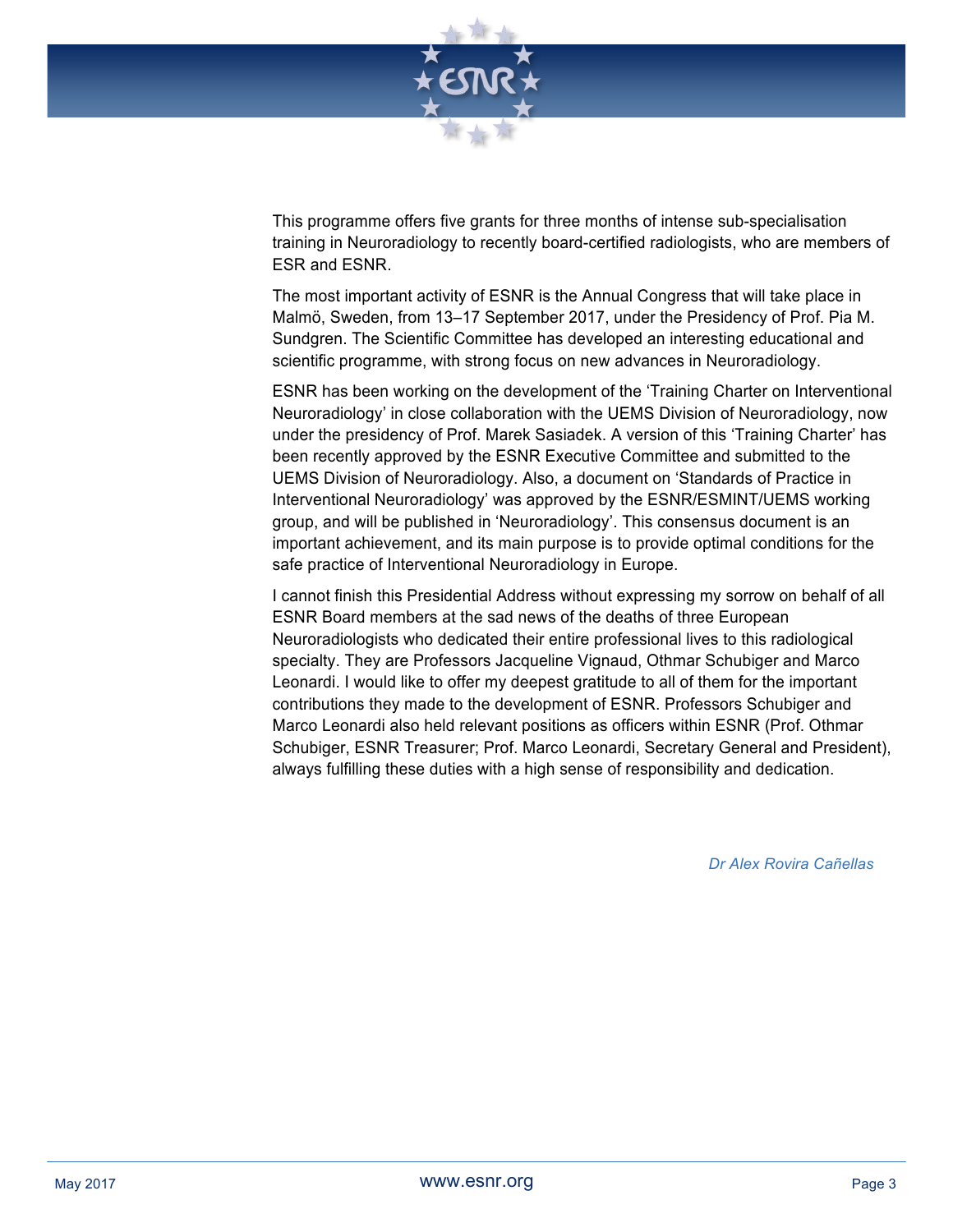



#### Letter from the President of the 40th ESNR Annual Meeting

An advance welcome to the 40th ESNR Annual Meeting and 8th Advanced Course in Endovascular and Interventional Neuroradiology in Malmö, Sweden, on 13–17 September 2017.

I look forward to welcoming you all to this Annual Meeting which will take place in the south of Sweden in Malmö, the third largest city in the country, located on the seashore. Malmö is a vibrant, multicultural city that is constantly growing. Famous for its many parks and often called the 'green city', it features interesting architecture such as the 'Turning Torso' and attractive newly built areas at the former docks in the harbour, as well as galleries, pubs and award-winning restaurants. For those who enjoy the outdoor life, Malmö enjoys a great location by the sea with the beach just minutes from the city centre. Malmö is a young, inquisitive and creative city characterized by innovative thinking. It is just 20 minutes from Scandinavia's largest airport – Copenhagen Airport – and between them Malmö Airport and Copenhagen Airport offer direct flights to 142 destinations throughout the world. Once you land, onward travel is easy too – trains from Copenhagen Airport to Malmö run every 20 minutes, and buses run continuously from Malmö Airport, stopping at numerous points in central Malmö. The city's location not far from Copenhagen, with easy access by train, car or bus over the famous bridge, is inviting for tourists, as well as the many inhabitants in the Malmö and Copenhagen who commute daily over the bridge to work.

Malmö has thirteenth-century origins and it subsequently grew during the sixteenth century to be one of the biggest cities in Scandinavia. Half-timbered houses, chemists and trading

stores from that period are still to be found lining the cobbled streets and squares in the oldest parts of Malmö.

I hope you will find the educational and scientific programme appealing. This year there will be a stronger focus on scientific and new advances in Neuroradiology. We will have keynote lectures by Prof. Anne Osborn, Prof. Mauricio Castillo, Prof. Staffan Holmin and Prof. Mark van Buchem, and the yearly SFNR Torgny Greiz lecture will be given by Ric Harnsberger. Several other well-known national and international speakers will also present interesting lectures.

We have received a significant number of abstracts this year, and authors will be notified about acceptance in the coming weeks.

We will, for the first time in the course of Annual Meetings, start one day earlier than usual with a halfday pre-course session on 'CSF Diseases: The neuroradiological impact in diagnosis and treatment of idiopathic normal pressure hydrocephalus (iNPH) – is there a need for neuroradiology?' Do not forget to register for this activity, which is included in the congress fee and on offer without any extra cost.

The meeting and course will be held at Malmö Live, located in the middle of the city just a few minutes' walk from Malmö railway station. The Clarion Congress Hotel is directly adjoined to the Congress Centre, and several other hotels are less than five minutes' walk from the Congress Centre.

> *Prof. Pia C Maly Sundgren 40th ESNR Congress President*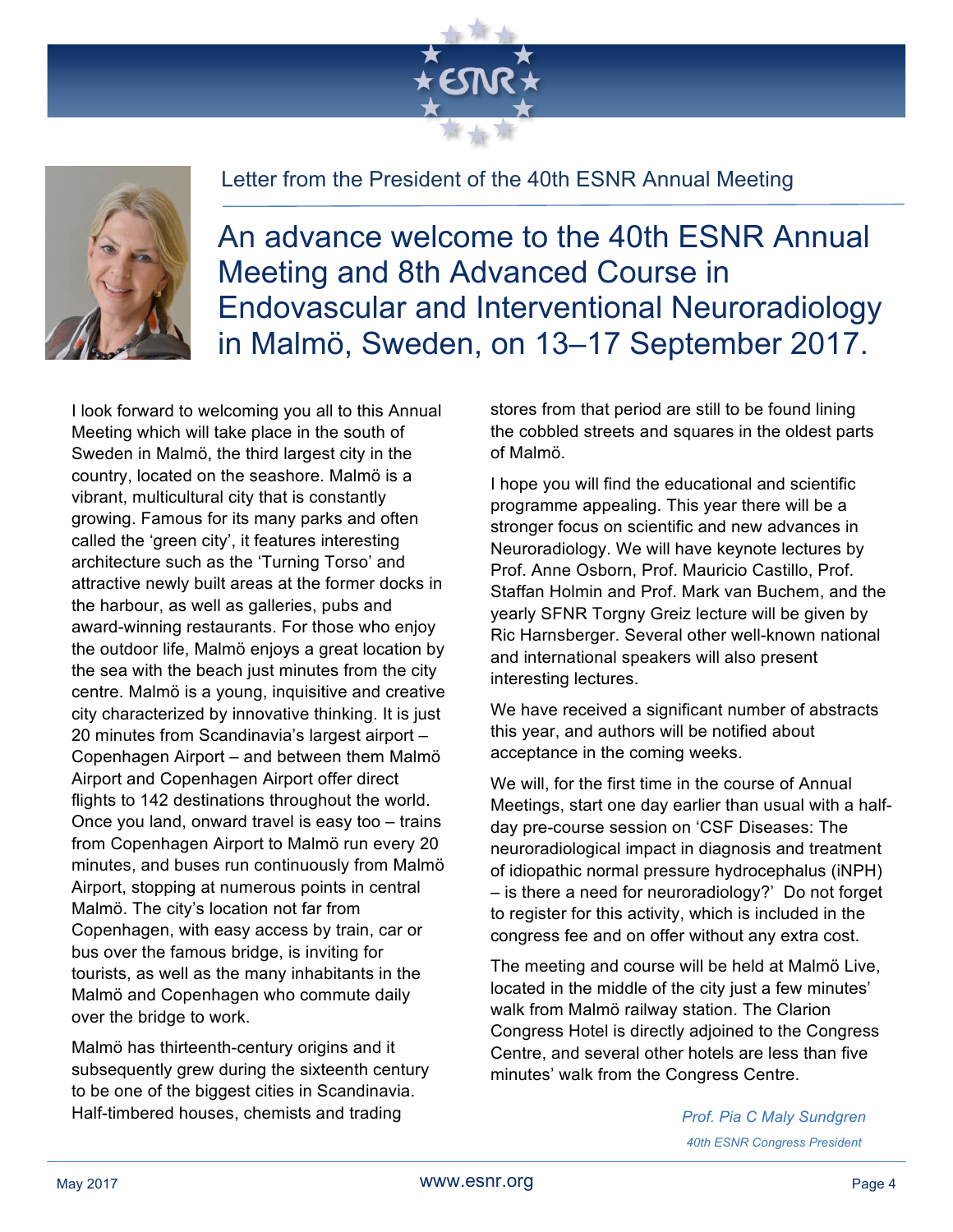



#### ESNR extends its educational programme to Latin America

European Course of Diagnostic and Interventional Neuroradiology in Latin America – 1st Cycle, Module 1: Anatomy and Embryology

The European Society of Neuroradiology (ESNR) and the European Board of Neuroradiology (EBNR) have taken their main course, the

European Course of Diagnostic and Interventional Neuroradiology (ECNR), to Latin America. The 'Module 1: Anatomy and Embryology' was presented between 8–11 February 2017 at the Maksoud Plaza Hotel in São Paulo, with the assistance of the Radiological Society of São Paulo (SPR) and the Brazilian Society of Neuroradiology (SBNR).

This LATAM-ECNR was a great opportunity for Latin-American attendees to receive a complete and well-structured educational programme in Neuroradiology, which will facilitate the harmonization of training and practice of Neuroradiology in LATAM, and which will also offer the attendees the opportunity to sit for the final examination of the European Diploma in Neuroradiology (EDiNR), organized on a yearly basis during the Annual Congress of ESNR by the EBNR. The event registered 260 attendees, coming from many different Latin American countries.

In the opening session, Antônio Rocha, President of the SBNR and the SPR Board, welcomed and formally thanked ESNR, all European lecturers and SPR, who together made this dream possible because, as he explained, it would be impracticable to organize this course via SBNR due to the costs and structure required. Antônio Soares, President of SPR, said that the societies involved worked hard to make the course viable in São Paulo: "I'm sure you all will have and see great opportunities for everything that will be taught here". Then, Àlex Rovira, President of ESNR, said it was a great honour and pleasure to be in São Paulo: "We want to extend our educational programme and consider that Latin America is the ideal place to take this idea forward".

*'I'm sure you all will have and see great opportunities for everything that will be taught here.'*

> *Dr Antônio Soares President of SPR*

The great success of this first LATAM-ECNR cycle would be impossible without the excellent hard work of our SPR colleagues, in particular Dr. Antonio Soares Souza, President, and Dr. Renato Adam Mendonca, Chairman of the 1<sup>st</sup> cycle of the LATAM-ECNR.

The 2<sup>nd</sup> module of the course has been scheduled for 21–24 February 2018 at the Maksoud Plaza Hotel, and the theme will be 'CNS Tumours'.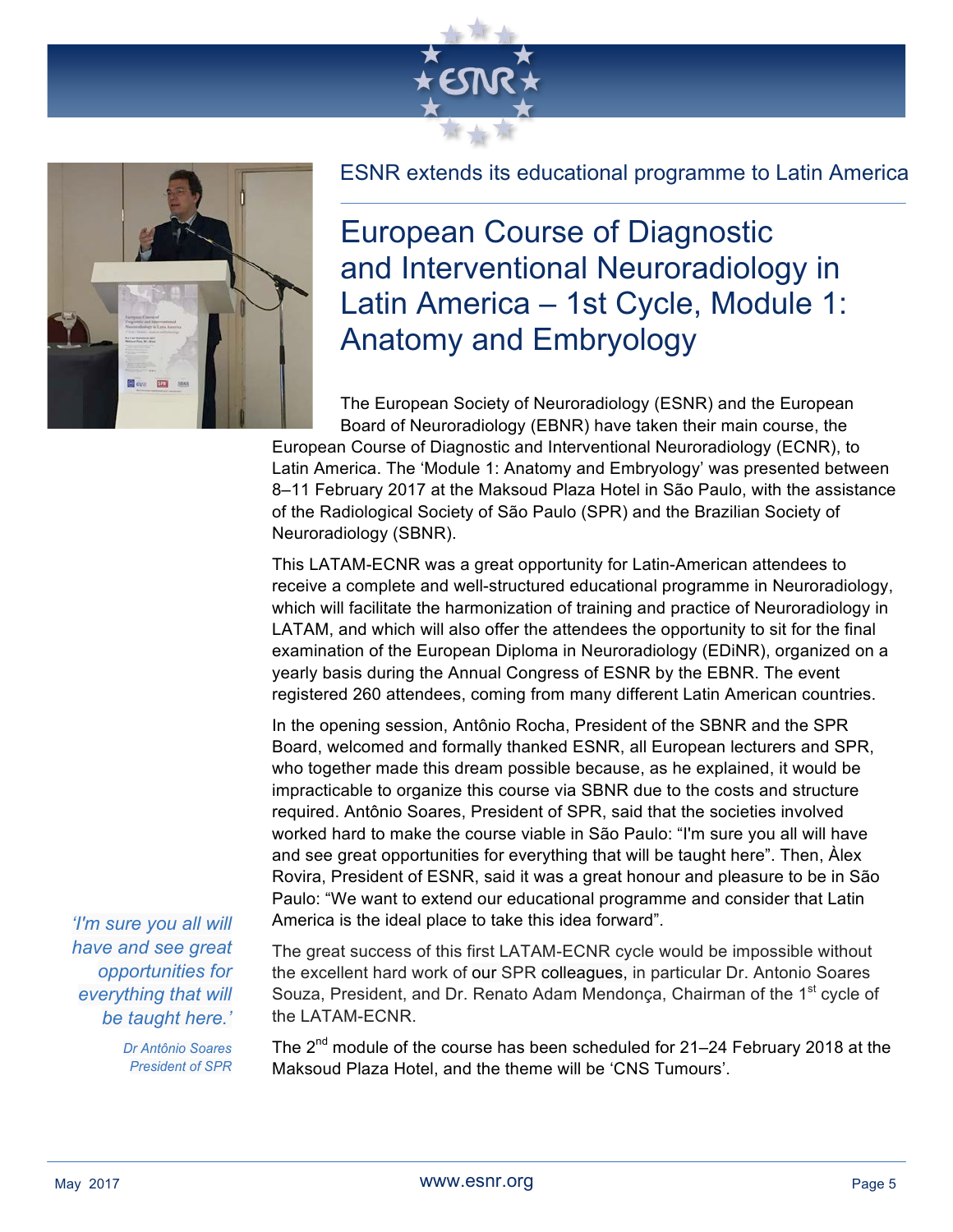



### Report of the Neuroradiology Section at ECR 2017

### Excellent participation in Neuroradiology topics at the last ECR in March 2017

The 2017 European Congress of Radiology, which took place on 1–5 March 2017,



was a complete success with a record participation of 21,000 attendees. Our esteemed colleague, Chairperson of the ESR Board of Directors and President of this edition of the ECR, Prof. Paul M. Parizel, had prepared a radiology meeting where our Neuroradiology specialty has played a prominent role. When asking Prof. Paul M. Parizel why he had chosen a 'skull with flowers' as the icon of ECR 2017, he replied: "Because it is a symbol for Neuroradiology (the skull), as well as for youth and positive energy (the flowers). I wanted to bring with ECR 2017 a message of hope and self-confidence for our colleagues, now and in the future".

The Chair of the Scientific Sub-committee on Neuroradiology this year was Prof. Zulema Merhemic from Bosnia-Herzegovina. She, working together with the Scientific Neuro Sub-committee and the ECR Programme Committee, had prepared an excellent programme,

covering basic topics for the residents and young radiologists, as well as topics on advances and highlights, such as functional brain connectivity, or gadolinium deposition in the brain. There were ten 'ECR Academies' lectures, one 'ECR Masterclass', two 'Rising Stars' lectures, seven refresher courses, 16 scientific sessions, two special focus sessions, and four 'Voice of the EPOS' sessions dedicated to Neuroradiology, with a total of approximately 6660 attendees.

This year, in recognition of his significant contribution to the field of Neuroradiology, Prof. Mauricio Castillo from Chapel Hill, USA, was invited to give the Conrad Wilhelm Röntgen Honorary Lecture, with the topic 'Dissatisfaction, burnout, and inequality: three major challenges in radiology', a hot topic that unfortunately affects many radiologists.

The ESNR wants to congratulate Prof. Paul M. Parizel for the success of the ECR 2017, which has been an extraordinary congress. Reflecting this, I would like to finish this report using the comment that AuntMinnies.com published about this meeting: "ECR for years languished in the shadow of the larger RSNA meeting in Chicago, but apparently no more". Prof. Paul M. Parizel had undoubtedly greatly contributed to this advancement.

> *Nuria Bargalló Chair of Social Media Committee*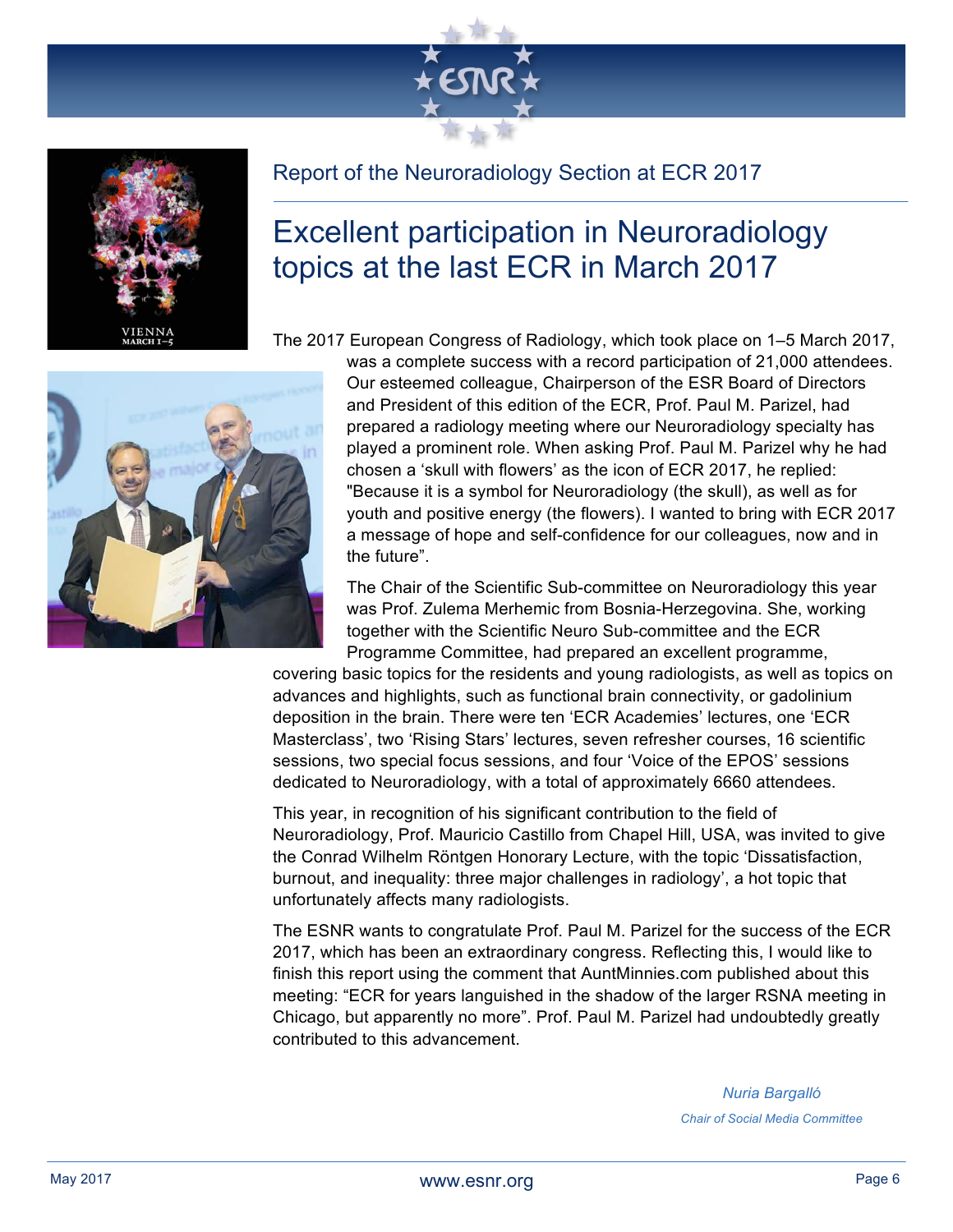



### Report of the European Course in Paediatric Neuroradiology – 8th Cycle

The European Course in Paediatric Neuroradiology – 8th Cycle, Module 2, took place in Genoa, Italy, on 21–25 January 2017. The course is a joint effort



between ESNR and the European Society of Paediatric Radiology (ESPR). It is the most traditional and comprehensive teaching course in the field of paediatric neuroradiology with a 25-year history and more than 1000 participants overall. In 2015, it was decided to modify the course structure from a single comprehensive course into a cycle of two annual courses, which effectively doubled the teaching offering while at the same time retaining the traditional, highly interactive structure in which 50% of the teaching time is devoted to interactive workshops in small groups.

This year, there were 182 paying participants from 39 countries and 25 invited speakers, for a global teaching activity of 18 hours of lectures

and 12 hours of workshops. The scientific programme consisted of sessions primarily focusing on CNS tumours, malformations, genetic (metabolic/neurocutaneous) diseases, epilepsy, and head and neck disorders. On the final day, a written multiple-choice examination was administered which is part of the examination structure of the European Diploma in Paediatric



Neuroradiology (EDiPNR), organized by the European Board of Neuroradiology (EBNR).

The next course is Module 1 of the 9th Cycle, and will take place in Athens, Greece, on 20–24 January 2018. Registrations are open at www.ecpnr.org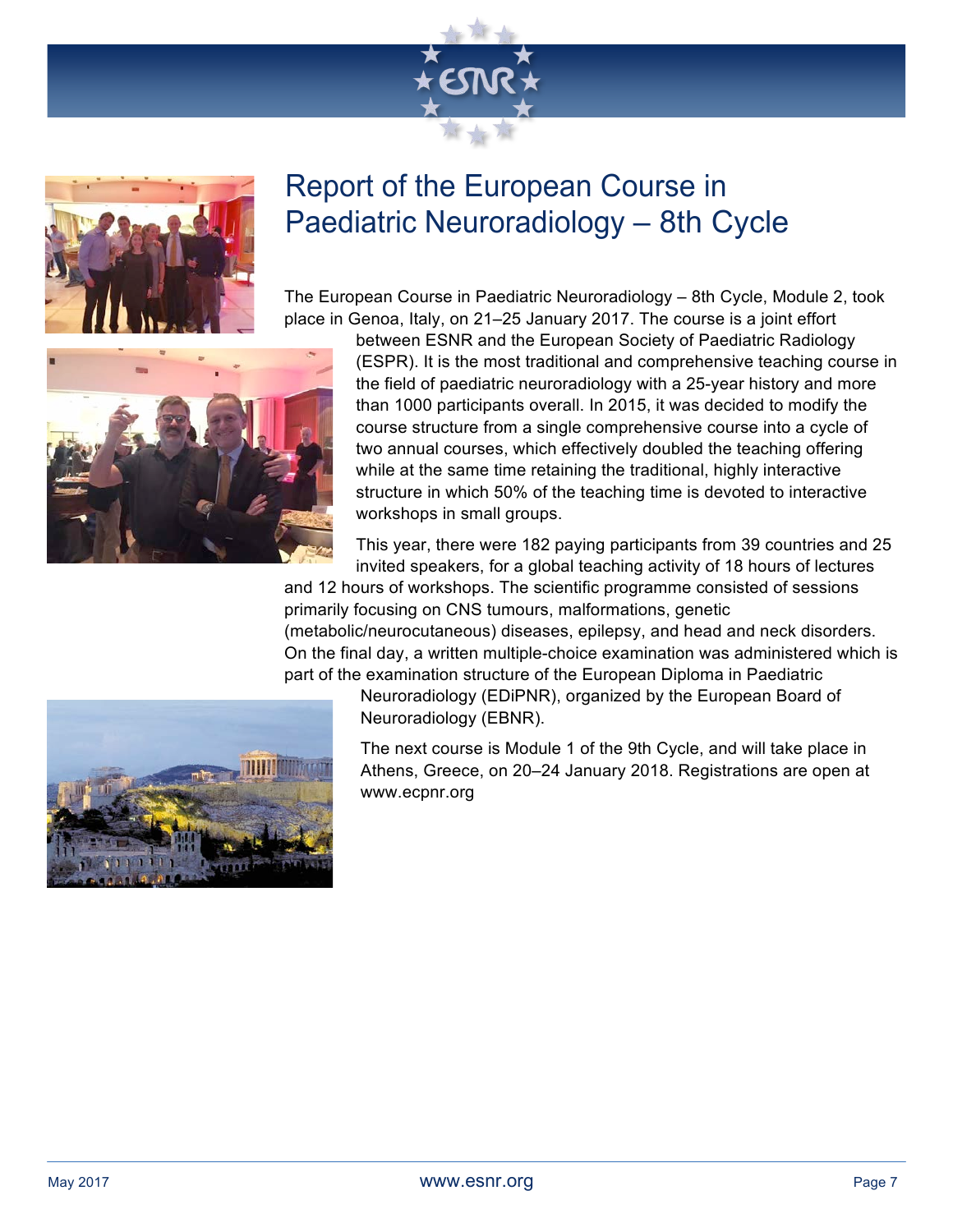

#### The European Medicine Agency announcement on gadolinium agents

### PRAC concludes assessment of gadolinium agents used in body scans and recommends regulatory actions, including suspension for some marketing authorisations

EMA's Pharmacovigilance and Risk Assessment Committee (PRAC) has recently recommended, through a press release dated 10 March 2017, the suspension of the marketing authorisations for four linear gadolinium contrast agents, because of evidence that small amounts of the gadolinium they contain are deposited in the brain.

The agents concerned are intravenous injections of gadobenic acid, gadodiamide, gadopentetic acid and gadoversetamide. The PRAC's review of gadolinium agents found convincing evidence of accumulation of gadolinium in the brain from studies directly measuring gadolinium in brain tissues and areas of increased signal intensity seen on MRI scan images many months after the last injection of a gadolinium contrast agent. The companies affected by this review have the right to request the PRAC to re-examine its recommendations. The PRAC's final recommendations will be sent to the Committee for Medicinal Products for Human Use (CHMP) for its opinion. Further details will be published at the time of the CHMP opinion.

Although no symptoms or diseases linked to gadolinium in the brain have been reported, the PRAC took a precautionary approach, noting that data on the long-term effects in the brain are limited.

The four agents recommended for suspension are referred to as linear agents. Linear agents have a structure more likely to release gadolinium, which can build up in body tissues. Other agents, known as macrocyclic agents, are more stable and have a much lower propensity to release gadolinium. The PRAC recommends that macrocyclic agents be used at the lowest dose that enhances images sufficiently to make diagnoses, and only when unenhanced body scans are not suitable. Some linear agents will remain available: gadoxetic acid, a linear agent used at a low dose for liver scans, can remain on the market as it meets an important diagnostic need in patients with few alternatives. In addition, a formulation of gadopentetic acid injected directly into joints is to remain available because its gadolinium concentration is very low – around 200 times lower than those of intravenous products. Both agents should be used at the lowest dose that enhances images sufficiently to make diagnoses, and only if unenhanced scans are not suitable. For those marketing authorisations recommended for suspension, the suspensions can be lifted if the respective companies provide evidence of new benefits in an identified patient group that outweigh its risks, or show that their product (modified or not) does not release gadolinium significantly (dechelation) or lead to its retention in tissues.

> *EMA/157486/2017 Media and Public Relations*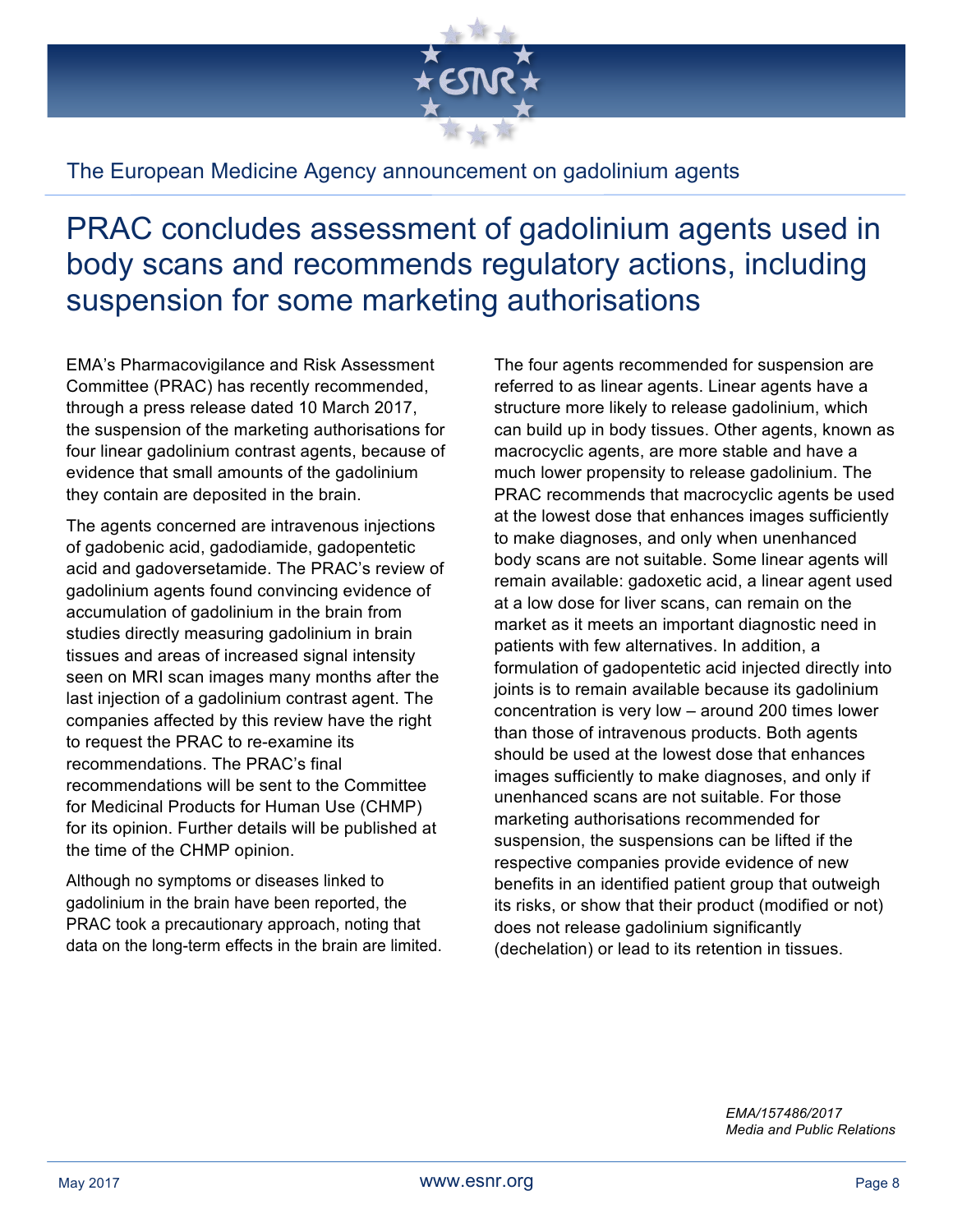

### ESNR Announcements

### Applications for the Presidency of the 43<sup>rd</sup> ESNR Annual Meeting

ESNR announces the opening of a call for applications to the Presidency of the 43<sup>rd</sup> ESNR Annual Meeting, 27<sup>th</sup> Advanced Course on Diagnostic Neuroradiology and 12<sup>th</sup> Advanced Course in Endovascular and Interventional Neuroradiology that will take place in September 2020.

Candidates must refer to the ESNR rules for the organization of the Annual Congress, and submit their applications for the attention of the ESNR Secretary General (info@esnr.org; cc. andrearossi@gaslini.org) within the non-negotiable deadline of 31 May 2017.

Applicants fulfilling the prerequisites stated in the rules will be invited to present their candidature to the ESNR Executive Committee during a special meeting that will take place during the  $40<sup>th</sup>$  ESNR Annual Congress in Malmö, Sweden.

More information at www.esnr.org

### Elections to the ESNR Executive Committee

The following positions of the ESNR Executive Committee will become vacant as from 17 September 2017, the day after the General Assembly during the ESNR Annual Meeting 2017 in Malmö, Sweden:

The Secretary-General

The Chairperson of the Sub-specialty Committee Diagnostic Neuroradiology

The Chairperson of the Sub-specialty Committee Interventional Neuroradiology

The Chairperson of the Sub-specialty Committee Paediatric Neuroradiology

The Chairperson of the Sub-specialty Committee Head and Neck Neuroradiology

The Chairperson of the Sub-specialty Committee Spine Neuroradiology

If you are interested in one of these positions, please apply by email for the attention of the ESNR Secretary General (info@esnr.org; cc. andrearossi@gaslini.org) before 16 June 2017, mentioning the position for which you wish to apply, and the names of two other full members acting as sponsors. Please include a personal letter explaining your motivation and intentions to the members of the ESNR. This letter will be included in the invitation to the General Assembly.